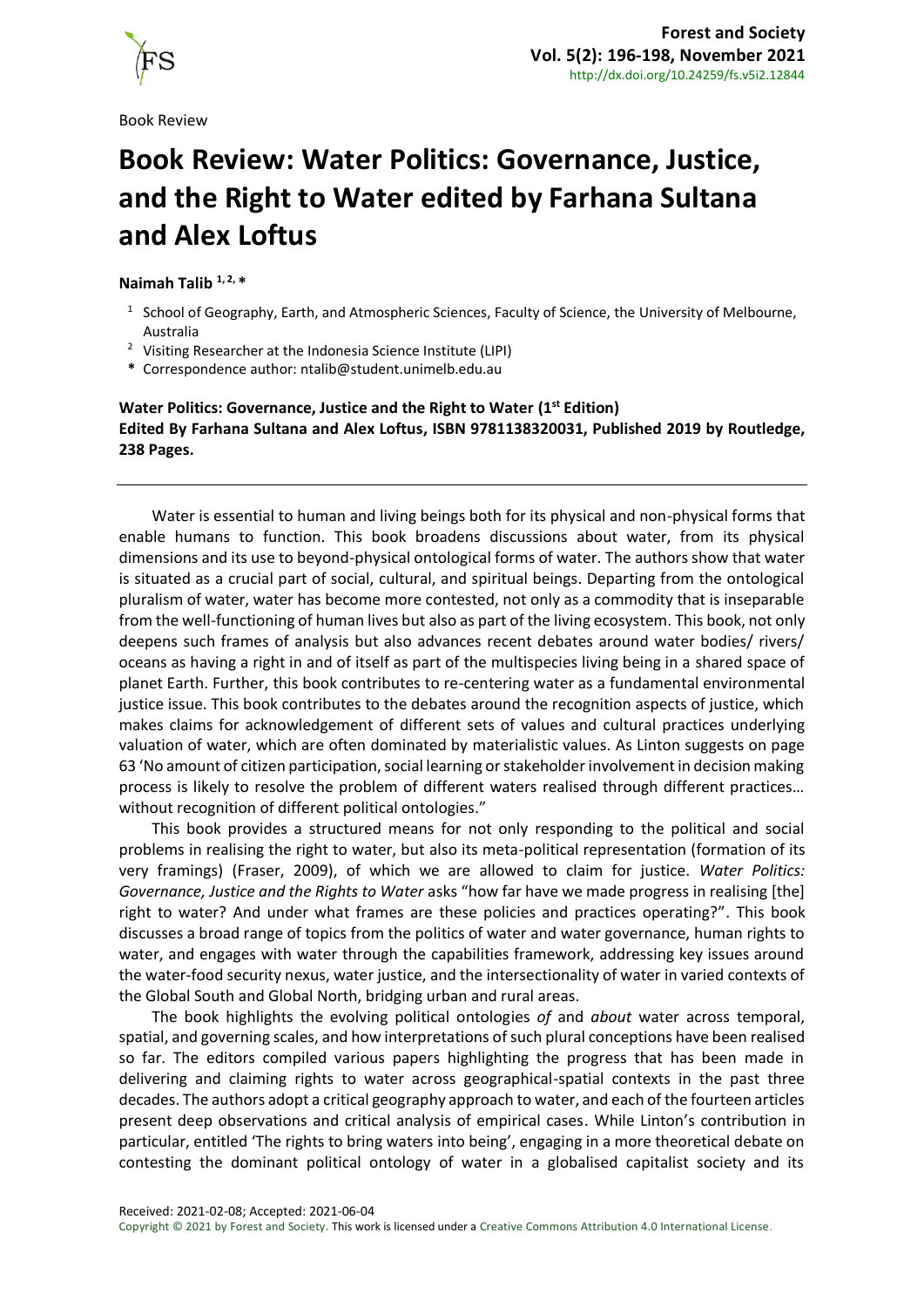implications to the (lack of) realisation of rights to water for indigenous communities. Most of the articles are linked to place-based frames of analysis, exploring political economy phenomena connected to global development agendas. They contribute to the importance of systems-level analysis, or as some scholars describe as 'political-ecological' analysis or relational analysis (Barnett and Campbell, 2010; Sultana, 2014; Barnett, 2001). Such an approach helps us better understand the nature of contestation of access to and control over water. This book manages to deliver its key argument that as the conceptions of water(s), its being, and its uses, grow, the interpretations of how to treat, govern, use, and control it, to achieve the 'right to water', also evolves. This book, thus suggests for a critical and careful-celebratory approach in evaluating the realisation of the right to water as one of the central global development questions.

Water Politics are wrapped up within the ongoing and emerging conversations around water in scholarly and policy debates across the globe, which also highlights the relevancy of such a book. For instance, Anna Walnycki engages on water in informal settlements in Bolivia (pp. 99-112), which has also been observed in Jakarta and other urban contexts in Indonesia, whereby communities and NGOs attempt to create political, social, and technological space in advancing access to 'affordable' water (Kooy, 2014; Kooy and Bakker, 2008). Meanwhile the ethics, morals, and the politics around the use of bottled water (Raul Pacheko-Vega, pp.113-128) is also closely related to events around the Palu tsunami, and other disasters events, in Indonesia. Bottled water as an emergency provided relief on the one hand in terms of access to clean water as something essential for human survival, but the plastic waste and over-dependency on 'outsider donors' raises questions over sustainability and the overall support system itself. The rights to water in the context of sanitation is also raised in an intersectional lens (Patrick Bond pp. 189-202), an emerging area of empirical engagement that can be applied to other cases, whereby access to clean water and sanitation in a neoliberal-policy deliberation agenda remains a serious justice issue that needs to be addressed in many contexts. In many places, women and young girls are responsible for providing clean water for the family, including if they have to walk for miles, in often unsafe environments (Sultana, 2014; Bessell, 2015; Lahiri-Dutt and Samanta, 2013). Andreas Bieler (pp. 129-142) and David A. McDonald (pp. 143-160) highlight the struggles to put 'rights to water' in the central debate of policymaking at the nationstate and municipal level while questioning the highly technical-solutions promoted to solve water issues, which often depoliticizes them and are uncritically free of moral-judgment. These papers, among other contributions from the book, are not only relevant to other localities and communities, but also echo emerging research engagement in other contexts.

What makes this book refreshing is, first, it summarizes the various key debates in an increasingly globalized world in an era of neoliberalism. Without undermining rights-based to water, this book engages with neoliberalism as a part of social reality, and thus provides nuances surrounding the complex theoretical argument that emerge within specific case-contexts involving water in its many forms. This book manages to compile different angles on the meanings, uses, rights, and politics of water in a unique way. By bringing together a broad range of topics, this book not only engages with overall questions on the rights to development and social justice, but also engaging with discourses and other theoretical lenses, such as political economy, thinking and working politically, feminist political ecology, and the political economy of informality.

Second, considering the extensive topics and debates, this book remains extremely accessible, managing to avoid complicated academic jargon while explaining a constellation of key issues that matter most. This also provides advantages to the non-water specialists or academics and practitioners interested in accessing the book in meaningful ways.

The book is well-structured, easy to follow, and insightful in terms of the varied ontological approaches, case studies, and analytical frameworks used. Future works on different regional or topical engagement, such as in the Asia-Pacific context, and various social phenomenon would add greater compass to the book's messages, particularly if follow up work could take up questions across emerging-megacities, peri-urban or de-urbanization contexts. Greater attention could also be devoted to the notions of flexibilization (Fraser, 2003), particularly in the increasing precarity of society-nature-technology relations around mobility and everyday life, particularly during the Covid-19 pandemic. How water, in its multifaceted forms, plays a crucial role in exacerbating or reducing